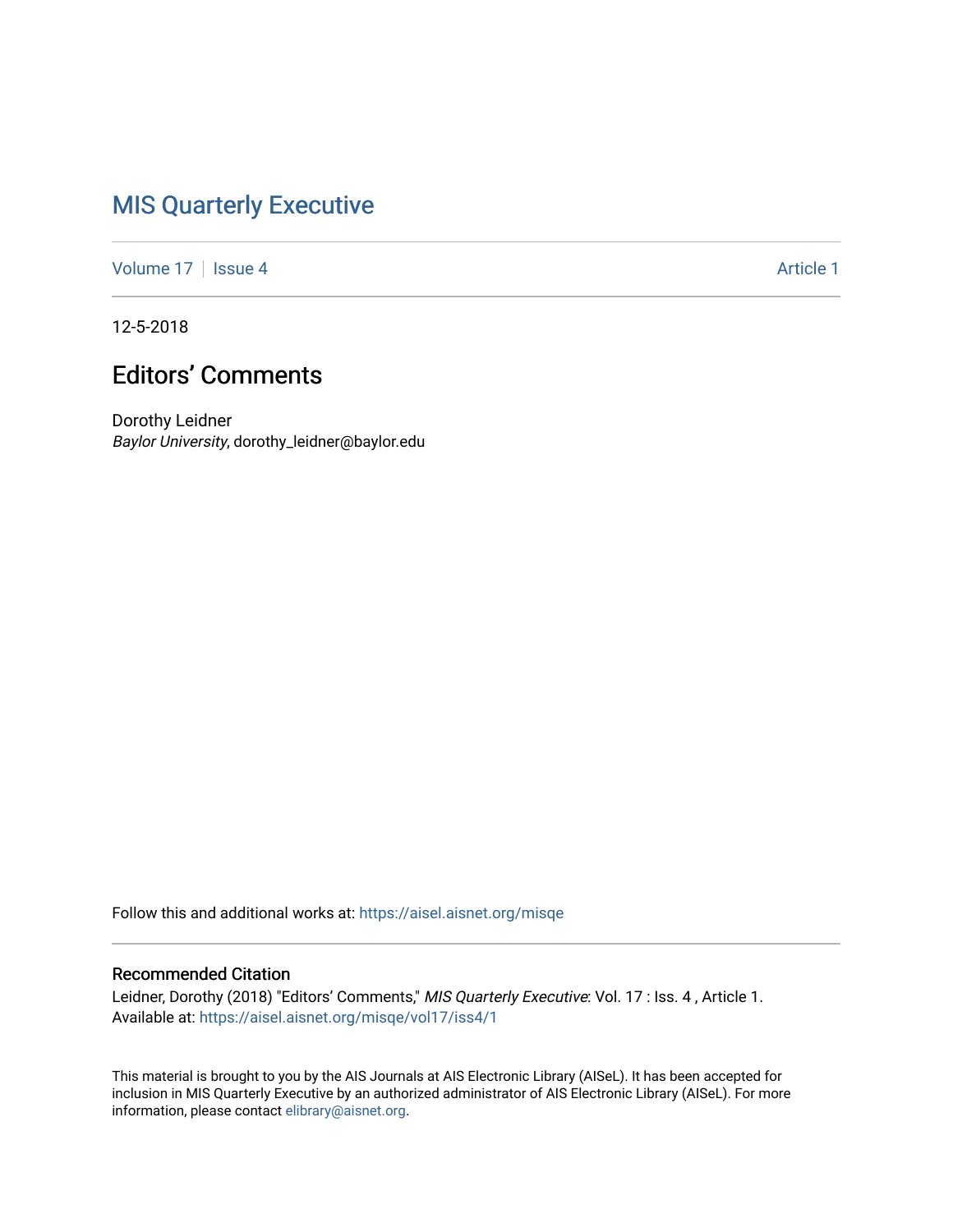# Editors' Comments

### From the Editor-in-Chief:

#### Dear Readers,

I would like to begin this editorial by congratulating the winners of the *MISQE* Best Paper Award of 2017. In May of each year, the *MISQE* senior editors read the papers from the previous year and vote on the best paper. The winning paper from 2017 is "Options for Transforming the IT Function Using Bimodal IT" by Ingmar Haffke, Bradley Kalgovas, and Alexander Benlian. It was published in the June 2017 issue.

Each December, *MIS Quarterly Executive*  publishes a special issue on a highly relevant topic. This year's topic is Optimizing the Digital Workforce. The special issue was preceded by two workshops – one at ICIS 2017 and one at HICSS 2018 – where interested authors gathered to present and discuss their research on the digital workforce. The workshops and special issue were organized by the four guest editors – Michelle Kaarst-Brown, Fred Niederman, Jeria Quesenberry, and Tim Weitzel. In order to keep our December issue current and timely, the process of submission, review, revision, and publication is very tight, occurring within the span of less than 12 months. I sincerely thank Michelle, Fred, Jeria, and Tim for their excellent work on the special issue and workshops. The guest editors have written a thought-provoking editorial that both introduces the specific articles featured in this issue as well as provides their unique insights into the issue, including their thoughts on future research into the digital workforce.

In addition to the special issue editorial and four papers, this issue includes a preview of the results of the annual SIM IT Trends Study. Prepared by Leon Kappelman, Ephraim McLean, Vess Johnson, Russell Torres, Chris Mauer, and Kevin Kim, the preview provides a succinct overview of what to expect in the full results that will be published in the March 2019 issue. Even as we publish this special issue, we already look forward to ICIS workshop on the special theme "Delivering Business Value through Enterprise Blockchain Applications." Mary Lacity, Rajiv Sabherwal, and Carsten Sørensen are the guest editors for this workshop and for the related December 2019 special issue. The submission deadline for the special issue is March 18, 2019. We hope those of you doing research on blockchain will consider submitting to the special issue.

With this issue, I reach the conclusion of my 5-year term as editor-in-chief. It has been a pleasure serving as editor-in-chief of *MIS Quarterly Executive*. I wish to thank the many senior editors that have served the journal during my term – Carol Brown, Yolande Chan, Kristine Dery, Jens Dibbern, Varun Grover, Michelle Kaarst-Brown, William Kettinger, Hope Koch, Mary Lacity, Martin Mocker, Gabriele Piccoli, Jeanne Ross, Siew Kien Sia, Christina Soh, Leslie Willcocks, and Philip Yetton. I'd especially like to thank Carol, Varun, Bill, Mary, and Jeanne who were with me for the entire 5 years, always willing to provide their thoughts and guidance. Their strong and continued support of the journal is a major reason why it continues to grow and prosper. I'd also like to extend a special thanks to Bill, Mary, SK, Philip, Gabe, Hope, Jeanne and Michelle for their work on various of the special issues during the last 5 years. The special issues entail significant time pressure with little margin for error. Their professional approaches to managing the special issues kept *MISQE* at the forefront on emerging topics of relevance to practice. I also thank Alan Dennis for all he has done for *MISQE*, serving as production editor for so many years and then overseeing the transition of *MISQE* to AIS and to the Scholar One submission system. Alan's stewardship has ensured the financial and operational success of the journal. I am very pleased to pass the editor-in-chief baton to Gabe Piccoli. A senior editor since 2014, Gabe has authored 4 papers for *MISQE* over the years. He has served as senior editor on numerous papers and was a guest editor of the special issue on Digital Data Streams. One of his *MISQE* papers was a winner of the 2015 AIS Senior Scholars Best Information